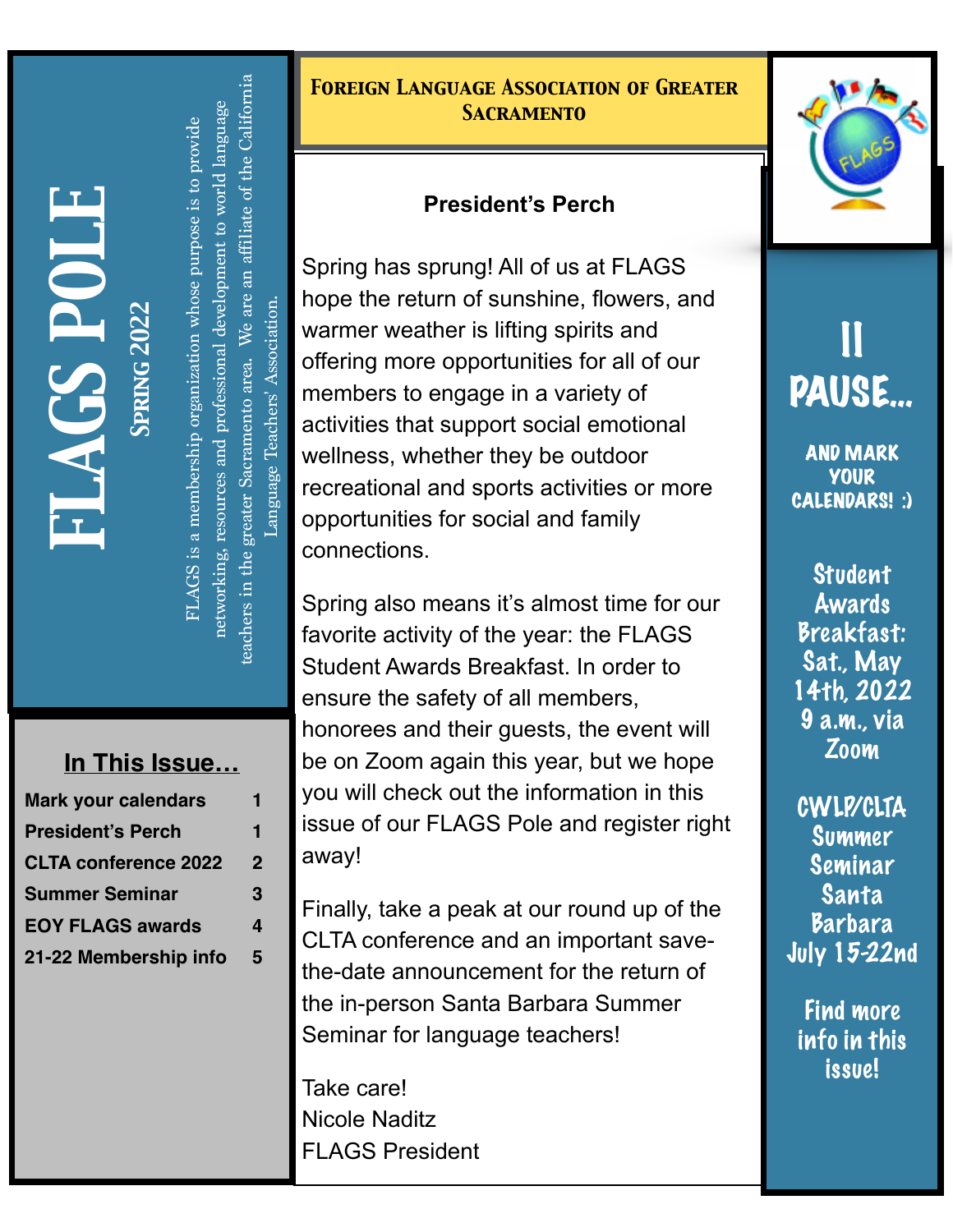# **CLTA conference recap February 2022 by Deanna Duffy**

The last weekend of February, World Language teachers across the state of California gathered virtually to renew their spirits and professional practices online at the 2022 CTLA conference. The workshops ran on Wednesday, Thursday, Friday and Sunday afternoon. The plenary and interest sessions happened on Saturday and Sunday morning. It was a fabulous time for professionals to collaborate, share ideas, and grow while learning from each other. Paula Hirsch, the conference chair, summarized the conference in the March CLTA newsletter. If you missed her message, you can read it [here.](https://docs.google.com/document/d/1bBHCmHVkNug3XghMbKnfNCSbvALprMJmqGab8a7rEos/edit?usp=sharing) Many teachers were honored with awards during the conference. See some photos below, including our very own Evelyn Bejarano!

I attended the conference and would like to share my personal take-aways. First, I attended the workshop on Discussion Cards from the San Diego County Office of Education. You can explore these cards [here.](https://www.sdcoe.net/educators/multilingual-education-and-global-achievement/ccee-discussion-cards) There are short modules that help you understand how the cards can be used and I can assure that many of your colleagues, not just World Language teachers, would be interested in these cards.

One popular interest session was "SOS for New Teachers- Five Life Savers for Monday" with Bethany Thompson. Even though the title was worded to attract new teachers, I noticed many veteran teachers present. We all appreciated getting some ideas on "no-prep", "ready-to- go" activities that make our lives easier. In her session on authentic resources, Catherine Ousselin presented on how to manage social media in order to find truly authentic materials for one's classroom. The recorded sessions are still available until July 31st with the conference fee. If you have time, check them out!

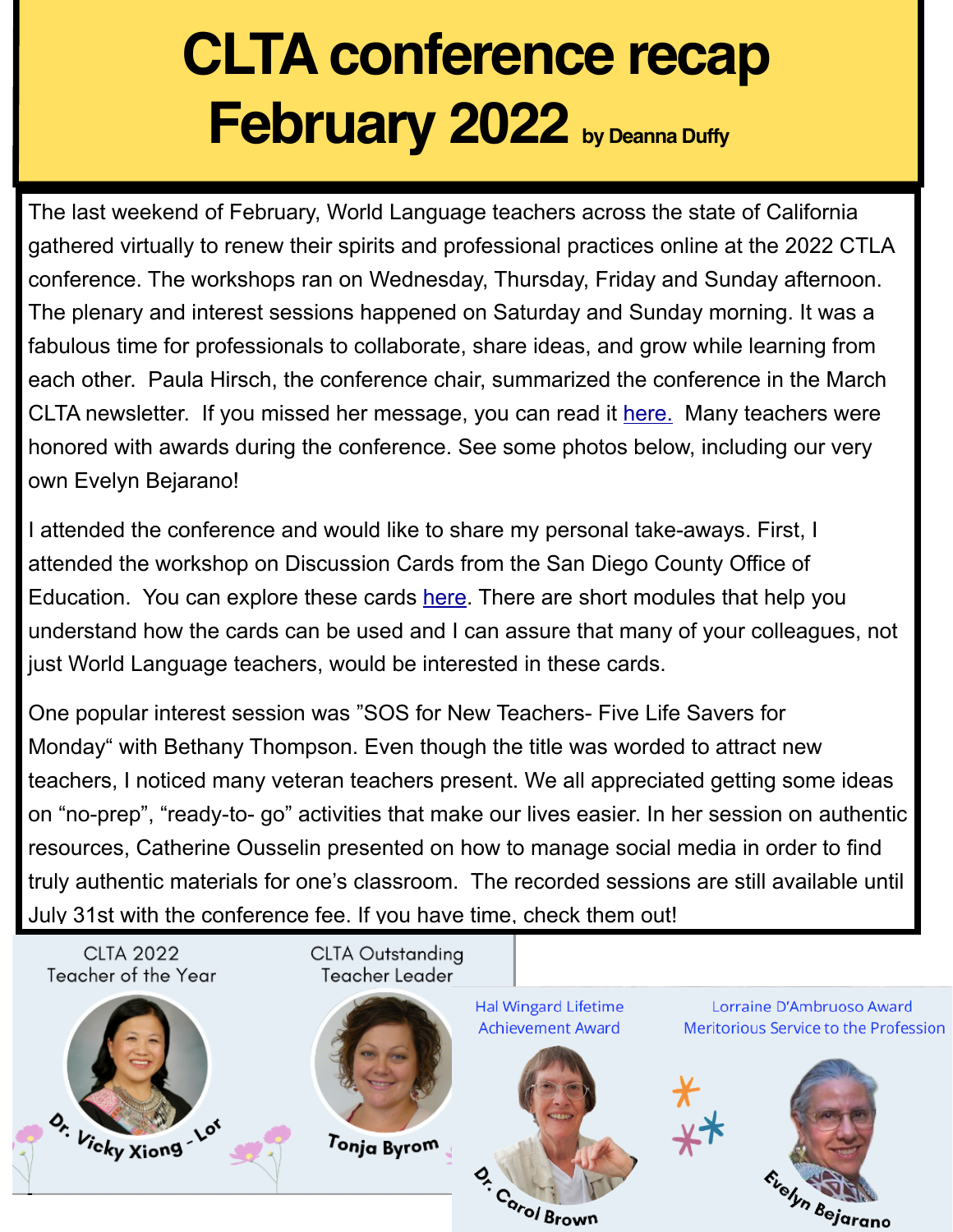# **CWLP/CLTA Summer Seminar 2022 is ON!**

Great news! The CWLP/CLTA Summer Seminar 2022 will be held IN-PERSON at UC Santa Barbara!!! After a 2 year hiatus, CWLP and CLTA leaders have decided that we can finally gather in-person for this fabulous "Summer Camp for World Language Teachers". The Summer Seminar will be held **July 15-20, 2022**, at UC Santa Barbara. This year's theme is *Caring for Our World, Caring for Ourselves: Honoring Indigenous Voices*.

Seminar participants will be housed in the campus dormitories, dine in the campus dining halls, experience daily keynote addresses and attend Strand activities. In addition, this year will feature daily "wellness activities" such as yoga, meditation, nature walks, and more! Everyone who has attended Summer Seminar in the past will tell you that it is fun, educational, and enriching to spend a week with other educators that value professional development as much as you do.

There are 10 different Strands to choose from, ranging from the new World Languages Standards & Framework, to language immersion strands (Mandarin, Japanese, French, and Spanish), Dual Language Immersion (DLI), Project Based Language Learning (PBLL), Underrepresented Languages, Leadership, and the beloved Student Strand for college students interested in exploring a career teaching languages. If you know a college student who might be interested in attending, they can complete the application for full financial support to attend (room/board & Strand) using the link below.

As an added bonus, there are two different scholarship opportunities available to help you pay for Summer Seminar this year: Sylvia Jones Legacy Scholarship for mid-career teachers (10-20 years), and the CARES Scholarship for California teachers who are unable to receive financial support from their school, district, or other sources to attend. To apply for either scholarship, you will need to register at this link: <https://worldlanguagesummerseminar.org/seminar-details/#registration>

When you complete your registration, you can then complete an application for scholarship support for either scholarship offering. The information and links are located on the same page as the Seminar registration. For the CARES Scholarship, you will need to approach your school administration to request funding first. If you do not receive full financial support from your school, then you will communicate that in your CARES Scholarship application (Google Form). The application deadline for both scholarships is June 15, 2022.

We hope to see you in Santa Barbara this summer to celebrate the return of the CWLP/CLTA Summer Seminar!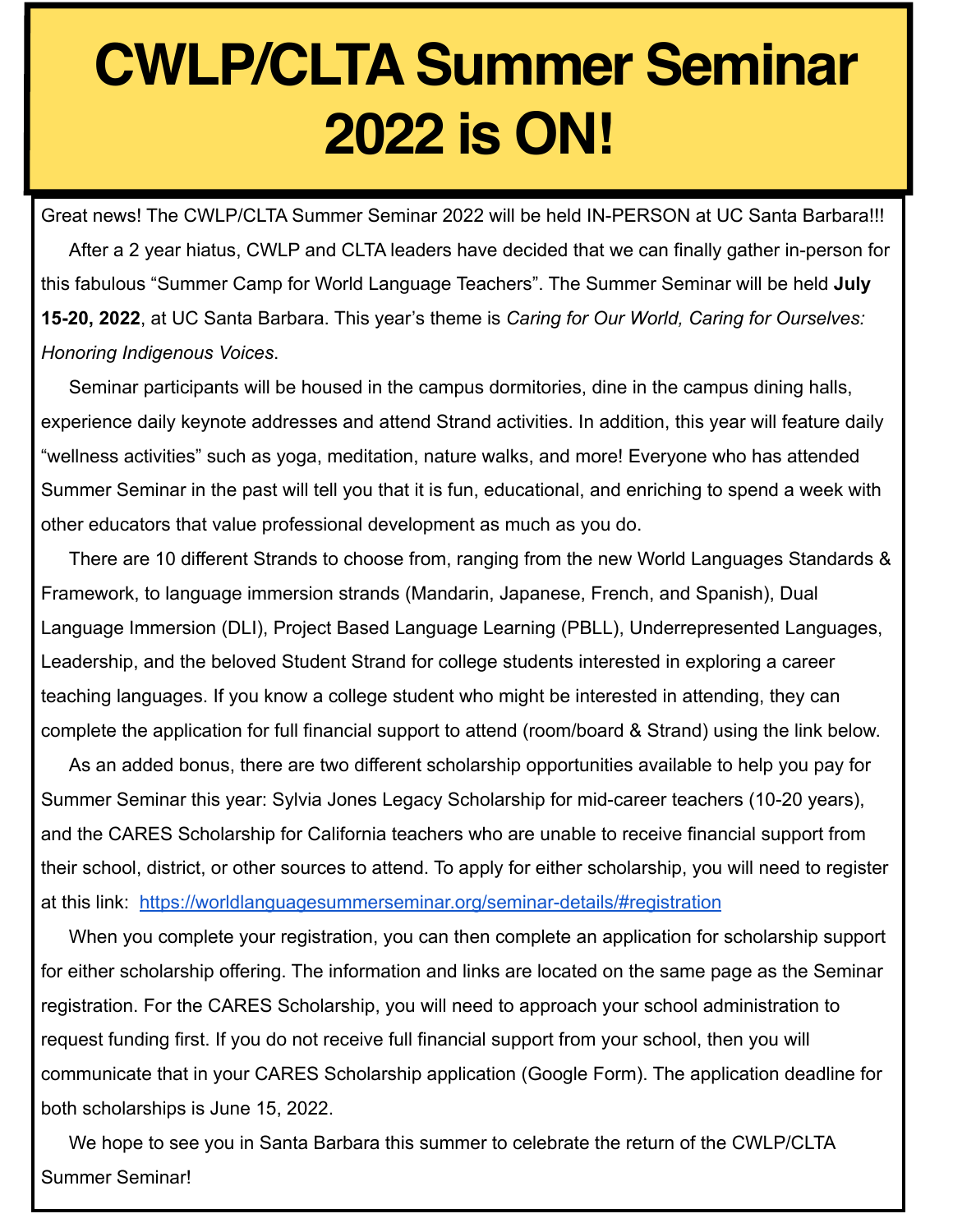## FLAGS AWARDS

#### **Teacher Awards!!!**

FLAGS wants to recognize your amazing fellow language teachers - especially ones that you think are doing a great job in 2020. With your nomination, current FLAGs members could win a monetary award and the recognition that they so deserve. Please send us the name of your colleague and three letters of recommendation: one from an administrator, one from a colleague (you) and one from a parent/student. The letters should explain why the teacher should receive a FLAGS Award. We will sweeten the pot by giving additional funds to the WL department of their home school! Can you imagine how happy you could make a colleague this holiday season by getting them some extra money and a certificate of excellence? Once you have collected all the letters you can email them to the awards chair, Inga Templeton, at [ingatempleton@hotmail.com](mailto:ingatempleton@hotmail.com). We can't wait to give these out.

**Honor a Student @ the Student Awards Breakfast!!!**  In the Spring, the FLAGS Board honors students who have demonstrated excellence in World Language instruction. FLAGS highlights students from all levels, and the teacher has a chance to brag about them. This year's Student Awards Breakfast will be held again via Zoom. Teachers should be present and prepared to speak about the student. For more information, contact any FLAGS board member. The link to nominate a student is on the FLAGS website under events (or nominate [here\)](https://docs.google.com/forms/d/e/1FAIpQLSdOGUIe9XeQLNePdIAQbPO8WHXLC7FcbsdkJlMVtabWM2G7lw/viewform).

Best to you, ~ Inga Templeton. FLAGS Vice President



#### **The FLAGS Board**

**Published by the Foreign Language Association of Greater Sacramento**

**President, CLTA Rep, Advocacy Chair & Webmaster Nicole Naditz** Program Specialist for World Languages and Instructional Technology San Juan Unified School District

#### **Vice President / Conference Chair / Awards Chair**

**Inga Templeton** German Teacher C. K. McClatchy High

**Treasurer**

**Christine Lanphere** French Teacher Natomas High

#### **Membership**

**Evelyn Bejarano** Spanish & French Teacher, Retired

**Historian / Secretary Marie Robb** French Teacher, Retired

#### **At-Large Member Tanya Zaccone** Executive Director, CLTA Spanish Teacher, Retired

**Newsletter Editor Deanna Duffy Rojas** French Teacher, Bella Vista High

**Board Members can all be reached by email on the FLAGS website: [www.flagsteacher.com/](http://www.flagsteacher.com/about) [about](http://www.flagsteacher.com/about)**